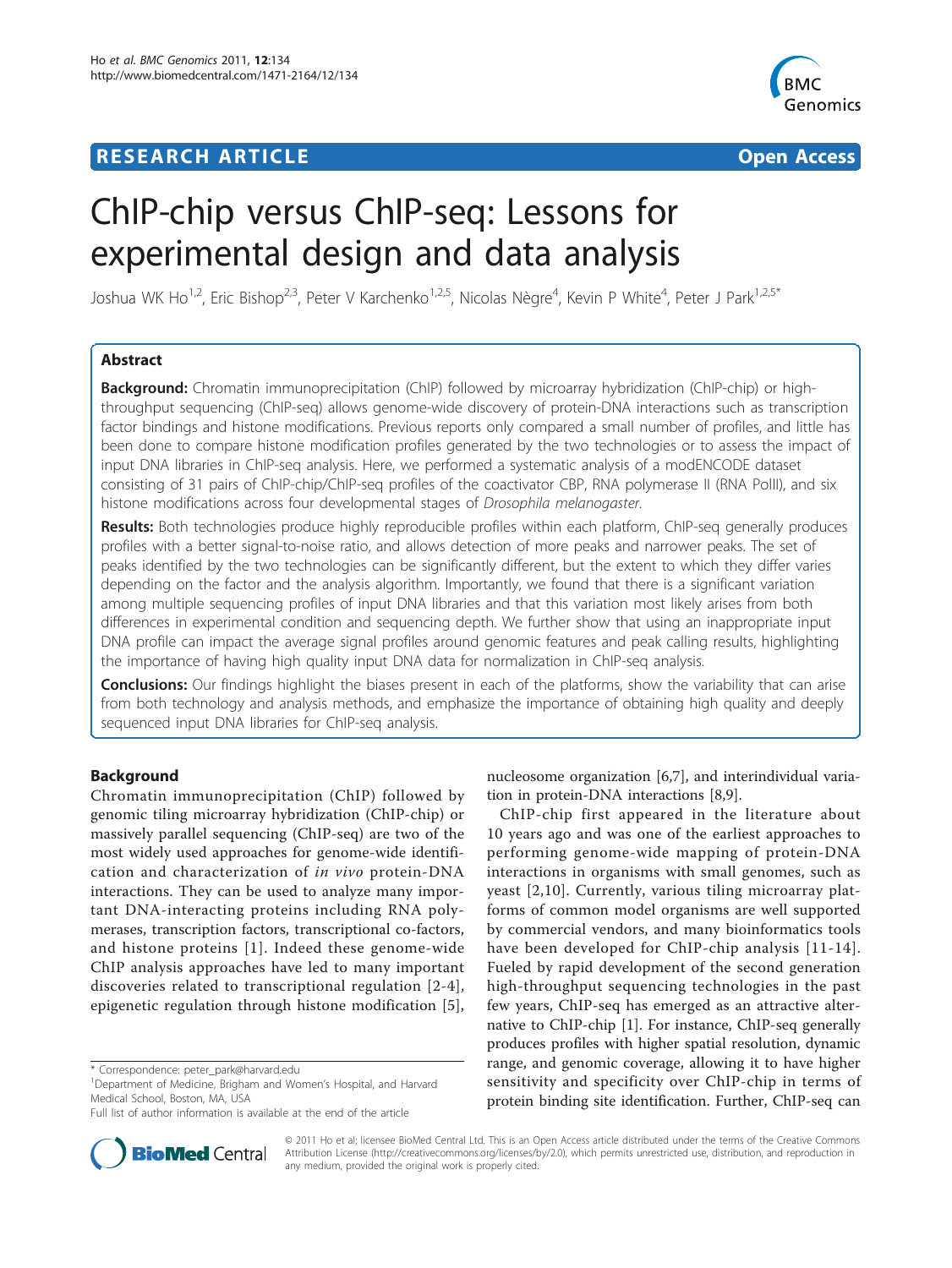be used to analyze virtually any species with a sequenced genome since it is not constrained by the availability of an organism-specific microarray. Many current ChIP-seq protocols can work with a smaller amount of initial material compared to ChIP-chip [[15,16\]](#page-11-0). Moreover, ChIP-seq is already a more costeffective way of analyzing mammalian genomes, and the cost effectiveness will likely become more apparent as the cost of high-throughput sequencing technology continues to drop. These factors have led to the rapid adoption of ChIP-seq technology.

However, despite the widespread use of both ChIPchip and ChIP-seq, only a few small-scale studies have attempted to quantitatively compare these technologies using real data. Euskirchen et al. [[17](#page-11-0)] compared the STAT1 binding sites identified by ChIP-chip and ChIP-PET (paired-end ditag sequencing by Sanger sequencing technology) and found that there was a good overall agreement between the two technologies, particularly at identifying highly ranked enrichment regions. They nonetheless noted specific discrepancies in regions associated with repetitive elements, which can be attributed to lack of microarray probe coverage or misalignment of ChIP-PET reads. More recently, a number of studies compared genome-wide transcription factor binding datasets generated from ChIP-chip with those generated from ChIP-seq [[18-22\]](#page-11-0) (see Additional file [1:](#page-10-0) Table S1). The general conclusions from these studies were that binding profiles generated from ChIP-chip and ChIP-seq were largely correlated at the genome-wide level, and that ChIP-seq had superior sensitivity and specificity over ChIP-chip in terms of binding site identification as determined by motif enrichment or quantitative PCR validation. It was also found that the strongest peaks were more likely to be detected by both technologies. However, only a few pairs of ChIP-chip/ChIP-seq profiles were analyzed in these studies, and their focus was mainly on the ability to identify narrow enrichment regions using specific peak calling algorithms. As shown previously [[23\]](#page-11-0) and in this study, peak identification can be strongly dependent on the analysis algorithm, so other more general comparison metrics should be used.

In addition, little is known about the technologyspecific variation for analyzing histone modification data. ChIP-based histone modification data is commonly used to reconstruct average signal profiles, or "epigenetic signatures," of key genomic regions such as the transcription start and end sites, but the impact of using ChIP-chip versus ChIP-seq data for constructing epigenetic signatures is largely unknown. Furthermore, it is also important to understand technology-specific biases associated with high-throughput sequencing. Recent studies indicated that the distribution of cross-linked and sonicated DNA fragments (input DNA) was affected by Page 2 of 12

chromatin structure, copy number variation, occurrence of genomic repeats, mappability, genomic location, gene expression activity, and genomic GC content variation [[24-26\]](#page-11-0). Since input DNA is commonly used as a background control for a ChIP-seq experiment, it is important to assess how such variation affects the analysis of ChIP-seq data.

Therefore a thorough understanding of the technological variation between ChIP-chip and ChIP-seq is important in experimental design and data analysis. In this study, we compiled and analyzed 31 pairs of ChIPchip/ChIP-seq profiles of technical replicates across eight immunoprecipitation (IP) factors (CBP, RNA PolII, and six histone modifications) at four developmental stages of the common fruit fly Drosophila melanogaster (Table 1) as part of the model organism Encyclopedia of DNA Elements (modENCODE) project [[27](#page-11-0)]. In addition, our compiled dataset comprises another 62 ChIP-chip profiles (biological replicates) in the same set of biological conditions (i.e., three ChIP-chip biological replicates at each developmental stage/IP combination), nine sequencing profiles of input DNA, and four pairs of ChIP-seq/ChIP-seq replicates (Table [2\)](#page-2-0). Agilent's tiling microarray (Agilent custom 3X244K Dmel Whole Genome Tiling Microarray) and Illumina's Genome Analyzer II platforms were used to generate the ChIP-chip and ChIP-seq data, respectively. All data used in this study were generated as part of the modENCODE project, and are accessible from NCBI GEO (accession numbers: GSE15292, GSE16013, and GSE20000). The goal of this study was to quantify reproducibility within

Table 1 Summary of the ChIP-chip and ChIP-seq profiles analyzed in this study

| ChIP-chip and ChIP-seq replicates |           |     |             |     |             |     |             |     |  |
|-----------------------------------|-----------|-----|-------------|-----|-------------|-----|-------------|-----|--|
| IP factor                         | $E-0-4$ h |     | $E-12-16$ h |     | $E-16-20$ h |     | $E-20-24$ h |     |  |
|                                   | chip      | seq | chip        | seq | chip        | sea | chip        | seq |  |
| <b>CBP</b>                        | ζ         |     |             |     | ζ           |     | ζ           |     |  |
| H3K27Ac                           | 3         |     | 3           |     | 3           |     | 3           |     |  |
| H3K27Me3                          | 3         |     | ξ           | 1   | ξ           |     | 3           |     |  |
| H3K4Me1                           | ζ         |     | ξ           | 1   | ζ           |     | 3           |     |  |
| H3K4Me3                           | ζ         |     | ξ           |     | 3           |     | 3           |     |  |
| H3K9Ac                            | ξ         |     | ξ           |     | ζ           |     | 3           |     |  |
| H3K9Me3                           | 3         |     | ξ           | 1   | ζ           |     | 3           |     |  |
| Polll                             | ζ         |     | ζ           | 1   | ζ           |     | ζ           |     |  |
| <b>INPUT</b>                      | ∗         |     | $*$         |     | ₩           |     | ⋇           |     |  |

For each combination of developmental stage and IP factor, three biological samples were profiled by ChIP-chip, and one of these samples was independently profiled by ChIP-seq. Therefore we have three biological ChIPchip/ChIP-chip replicates, and one technical ChIP-chip/ChIP-seq replicate pair for every biological condition. \*Although no independent microarray profiles of input DNA were available, we extracted input DNA profiles from the input channel (of the two-channel microarray) for each ChIP-chip profile. We therefore have  $31 \times 3 = 93$  INPUT-chip profiles in this collection, where all INPUT-chip profiles within each time point are technical replicates.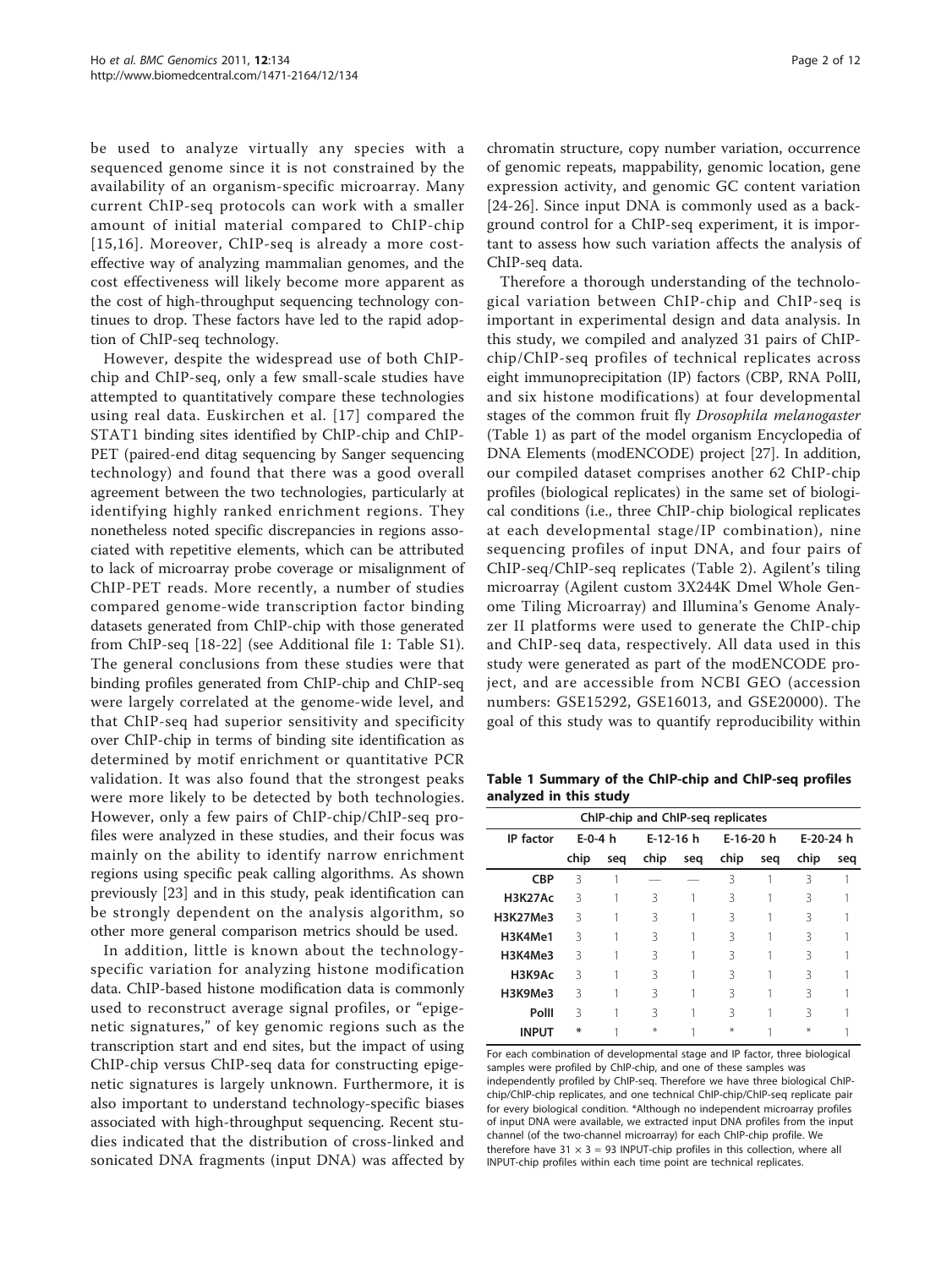<span id="page-2-0"></span>Table 2 Summary of the additional ChIP-seq profiles analyzed in this study

| ChIP-seq replicates only |           |           |             |                     |  |  |  |  |  |
|--------------------------|-----------|-----------|-------------|---------------------|--|--|--|--|--|
| IP factor                | $E-4-8 h$ | AdultMale | AdultFemale | S <sub>2</sub> cell |  |  |  |  |  |
|                          | seq       | seg       | seg         | seq                 |  |  |  |  |  |
| <b>CBP</b>               |           |           |             |                     |  |  |  |  |  |
| <b>CTCF</b>              |           |           |             |                     |  |  |  |  |  |
| <b>INPUT</b>             |           |           |             |                     |  |  |  |  |  |

Details of the four additional pairs of ChIP-seq/ChIP-seq (biological) replicates analyzed in this study. The two CTCF ChIP-seq profiles were technical replicates, whereas all other ChIP-seq pairs were biological replicates.

and between profiles generated using ChIP-chip and ChIP-seq approaches, and to pinpoint the source of variation between the technologies, which ultimately should provide useful information for experimental design and data analysis.

#### Results

#### Analysis of input DNA profiles

To understand the technological differences between sequencing-based and microarray-based ChIP data, we first analyzed the profiles of cross-linked and sonicated DNA fragments (input DNA) generated by microarray (INPUT-chip) and high-throughput sequencing (INPUT-seq). Since the input DNA profile should be independent of the antibody used for ChIP, this comparison can give insight into the specific differences between these two profiling technologies. We obtained INPUT-chip data from the background channel of our two-channel microarray data. While this microarray platform uses competitive hybridization, the two channels in our Agilent microarray have been shown to be relatively independent as saturation in either channel is very rare [\[28\]](#page-11-0). Out of all the INPUT-chip profiles that we extracted, we only present the analysis of eight representative profiles here (two from each of the four developmental time points) since most of the INPUTchip profiles are very similar (Additional file [2:](#page-10-0) Figure S1). The eight INPUT-chip profiles were then compared with the nine INPUT-seq profiles collected in this study (Additional file [1](#page-10-0): Table S3).

One of the most striking observations is that INPUTchip and INPUT-seq profiles appear to be substantially different, even though the same input DNA material was used for microarray hybridization and sequencing (Figure [1\)](#page-3-0). The relative magnitude and location of the peaks seem to be consistent across the INPUT-chip profiles from multiple experiments. However, the patterns in the nine INPUT-seq profiles appear to be more variable. We can visually identify many regions that have inconsistent signal enrichment across multiple INPUTseq profiles (highlighted in Figure [1a\)](#page-3-0). A clustering analysis was performed to quantify this observation. We found that all eight INPUT-chip profiles clustered closely to one another (Figure [1b](#page-3-0)). This result shows that the background DNA distribution measured from microarray and high-throughput sequencing is different. All INPUT-chip and seven out of nine INPUT-seq profiles correlated positively with genomic GC content at the genome-wide level (Figure [1b](#page-3-0)), as well as around the transcription start sites (TSS) and transcription end sites (TES) (Figure [1c](#page-3-0)). The strength of the correlation with GC is highly consistent among INPUT-chip profiles, but highly variable among the INPUT-seq profiles (Figure [1b-c](#page-3-0) and Additional file [2](#page-10-0): Figure S2). Notably, the INPUT-seq profiles obtained at E-16-20 h (E16) and E-20-24 h (E20) do not correlate with GC content.

We also note that INPUT-seq with higher sequencing depth (>4 million mapped reads) tend to cluster together more tightly than those with lower sequencing depth, suggesting that there may be a relationship between sequencing depth and input DNA variability. To test this hypothesis, we generated 11 additional INPUT-seq profiles by subsampling sequencing reads from the most deeply sequenced input DNA sample (AdultMale; AM) at different sampling proportion (Figure [1d](#page-3-0) and Additional file [2:](#page-10-0) Figure S3). As expected, profiles with higher sequencing depth tend to cluster more strongly together, and their correlation with GC content variation is more consistent. However, the GC content correlation only becomes much weaker only at a very low sequencing depth (<2 million reads; Figure [1d\)](#page-3-0). This indicates that low sequencing depth is not the only factor affecting INPUT-seq quality. Moreover, some INPUT-seq with relatively low sequencing depth (E0 and AF,  $\langle 4 \rangle$  million reads) can give consistent input DNA profiles. This implies that INPUT-seq variability may also be attributed to other experimental factors. Although further studies are required to dissect the full range of experimental factors affecting variability of input DNA libraries, it could be affected by variations in the sample preparation (e.g., different chromatin preparation and sonication), run-to-run variation of the sequencer, sequencer-to-sequencer variation for the same model, and a host of other variables in experiments. The high variability among INPUT-seq profiles is indeed a critical issue, since large variability contributes to instability of density estimation in a ChIP-seq profile, which will affect downstream data analysis. As will be shown in subsequent sections of this paper, an INPUT-seq with unusually weak correlation with GC content can impact construction of average profiles at important genomic locations. It is thus imperative to sequence the input DNA to sufficient depth and to ascertain that the obtained profile is consistent with those from similar experiments.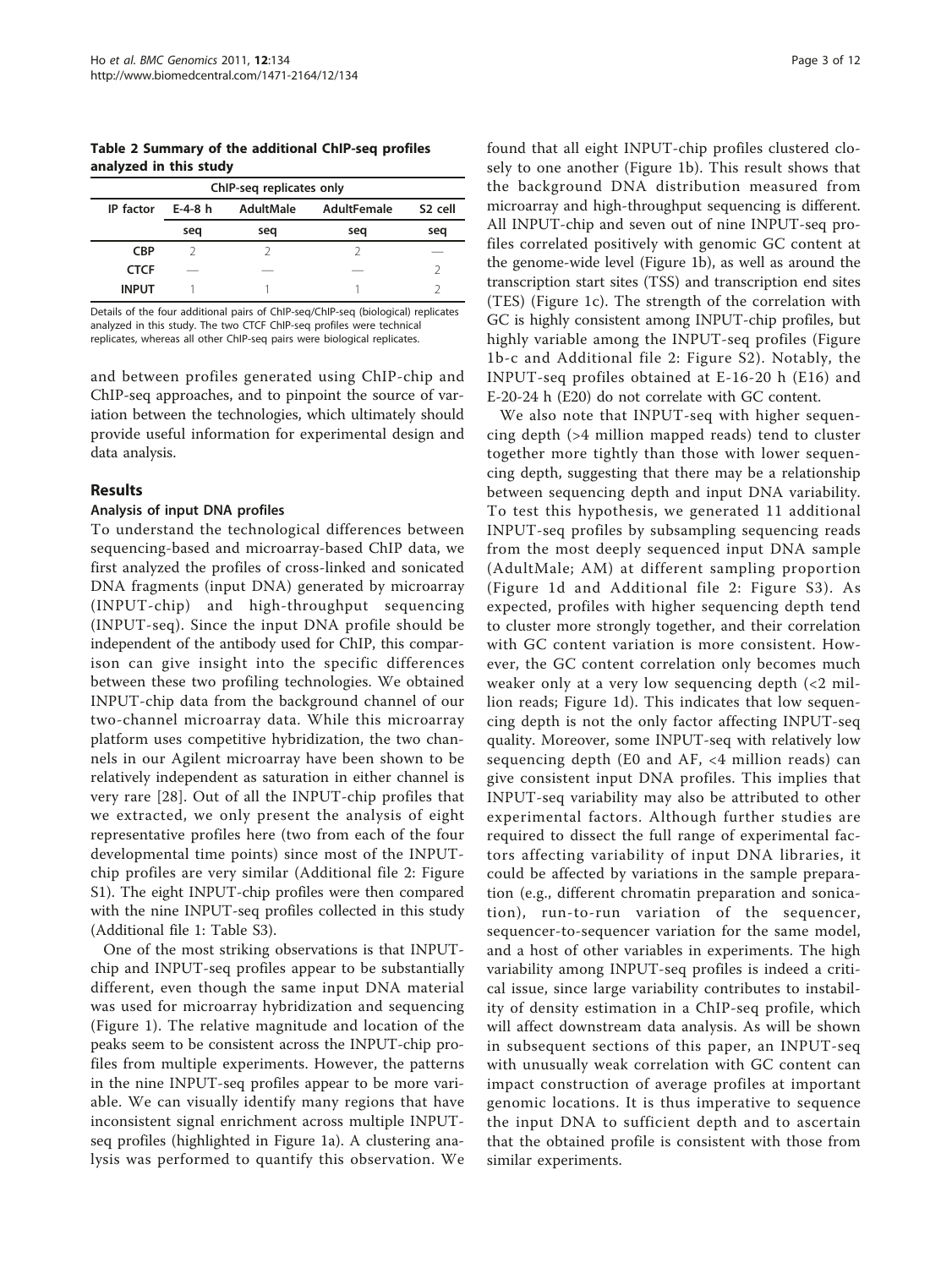<span id="page-3-0"></span>

reducing sequencing depth) affects genomic coverage. The genomic coverage of the nine INPUT-seq datasets and our Agilent microarray are also shown in the plot.

Genomic coverage is another key consideration when choosing between ChIP-chip and ChIP-seq. The genomic coverage of ChIP-chip is limited by the microarray probe design, and the coverage of ChIP-seq is dependent on sequencing depth. The genomic coverage achieved by our Agilent microarray is about 70%. Using the sub-sampled INPUT-seq data, we show that INPUT-seq generally provides higher genomic coverage at sequencing depth as low as one million reads. This trend constructed from the randomly subsampled data corroborates the observed genomic coverage of the other eight real INPUT-seq datasets (Figure 1e).

#### Comparison of profile characteristics

We then compared the characteristics of ChIP-chip and ChIP-seq profiles. To compare the profiles generated by the two technologies, we divided the genome into 1 kb non-overlapping bins and defined the enrichment level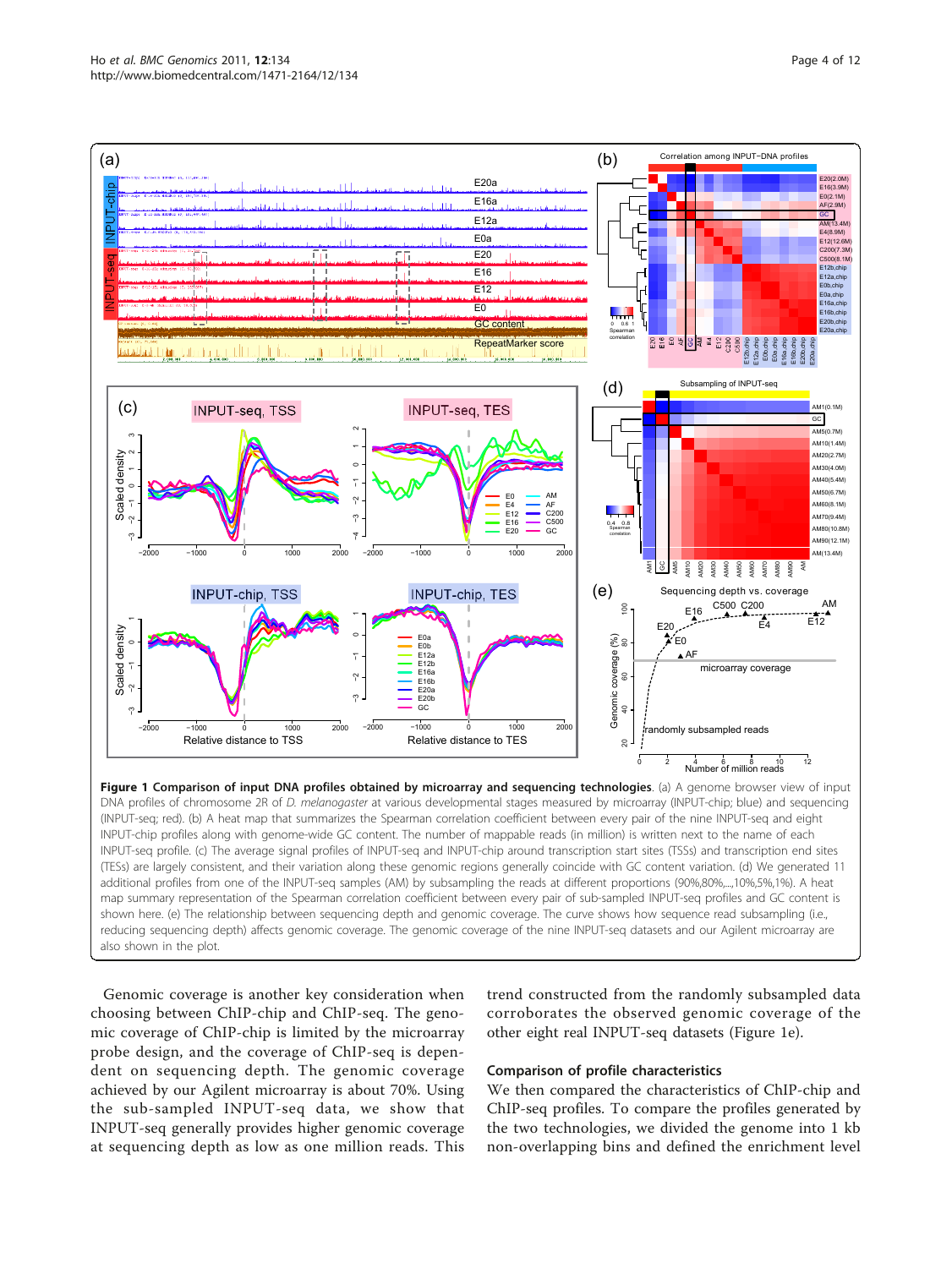<span id="page-4-0"></span>at each bin as the average of log ratio of the IP channel over the input channel (see the Methods section for details). We refer to a signal distribution of a ChIP profile as its distribution of enrichment values of all the bins. First, we aimed to characterize the average signalto-noise ratio for profiles generated by the two technologies. We used the (truncated) skewness of the signal density profile after removing signals from the highest and lowest 5% of the distribution as a measure of signal-to-noise ratio of a profile. Skewness is a measure of asymmetry of a distribution and a positive skewness indicates that the tail on the right side is longer, implying a good signal-to-noise ratio. In almost all cases, a ChIP-seq profile has a higher skewness than its corresponding ChIP-chip profile of the same biological condition (Figure 2 and Additional file [1:](#page-10-0) Table S4). We note that the difference of skewness is dependent on the IP factor which could be due to different antibody quality and prevalence of histone modification or binding events. The same conclusion can be drawn even if a different bin size was used (Additional file [2](#page-10-0): Figure S4). Our results confirmed the general observation that ChIP-seq usually produces a more distinctive signal profile than ChIP-chip.

Next, we characterized the enrichment regions within each ChIP profile. To perform a fair comparison, we would like to use an algorithm that performs peak calling on ChIP-seq and ChIP-chip data using the same criteria. Currently, many commonly used peak calling algorithms are specifically designed for analyzing



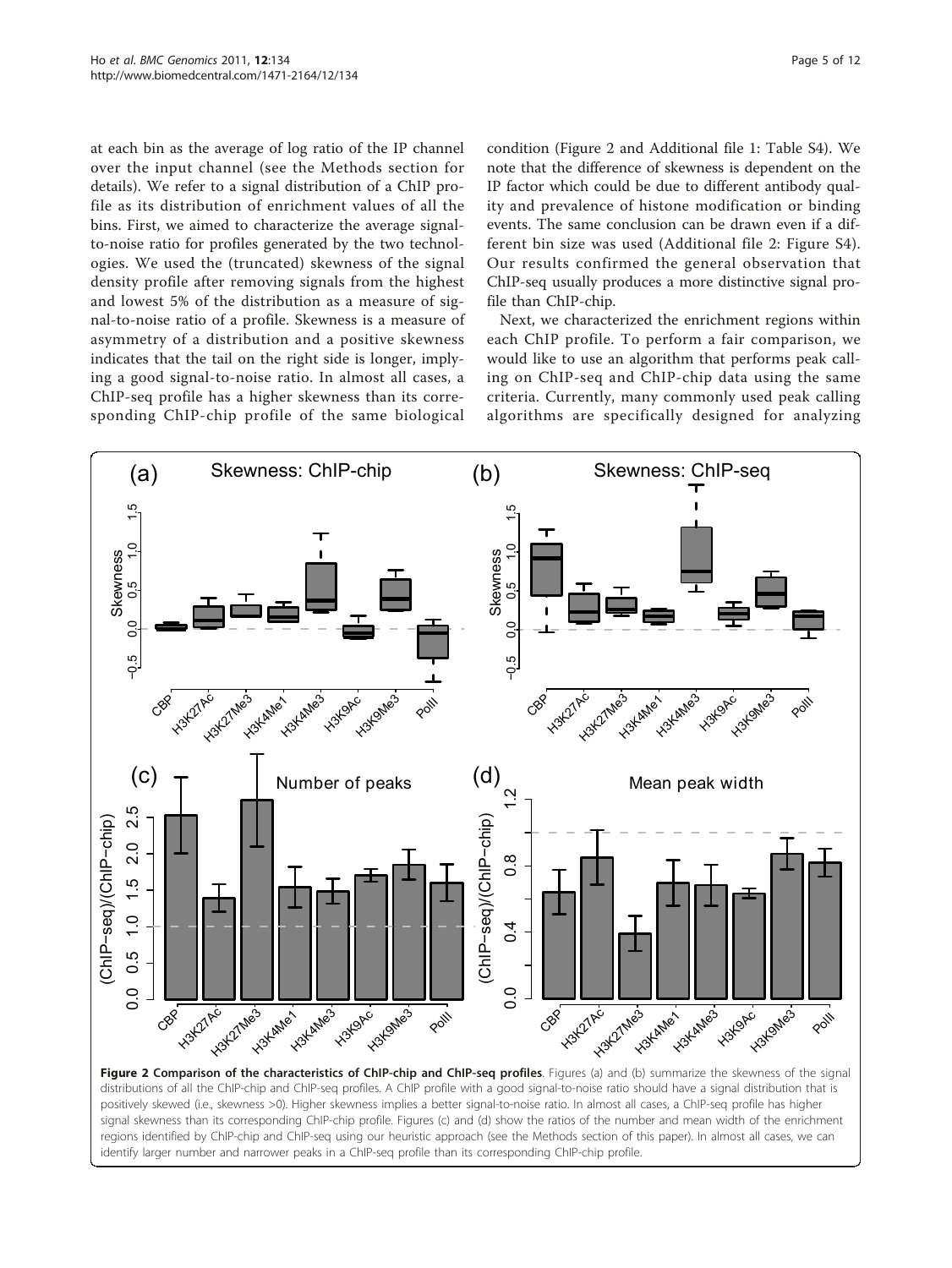ChIP-chip or ChIP-seq data, but not both. To overcome this limitation, we identified peaks from both ChIP-chip and ChIP-seq profiles using the same genome-scanning heuristic (see the Methods section). Our results indicate that we can almost always discover a larger number of peaks and narrower peaks using data generated from ChIP-seq compared to ChIP-chip when analyzing the same biological sample, and this conclusion is consistent regardless of the stringency of the identification criteria used (Figure [2](#page-4-0) and Additional file [2](#page-10-0): Figure S5). In practice, we can probably identify an even larger number of narrow peaks in ChIP-seq data if we explicitly make use of strand-specific information within the peak calling procedure (beside only shifting each read towards its 5' end by a constant number of base pair), so the current analysis provides a lower bound on the effectiveness of ChIP-seq compared to ChIP-chip. Taken together, our results demonstrate that ChIP-seq provides higher spatial resolution and signal-to-noise ratio.

#### Genome-wide signal reproducibility within and between technologies

Further, we estimated the reproducibility between ChIPchip and/or ChIP-seq profiles at the genome-wide level (1 kb bins). To avoid biases due to differences in genomic coverage and sequence mapping (Figure [1e](#page-3-0)), we exclude genomic regions that do not contain any microarray probes and regions with unusually high variability across multiple INPUT-seq profiles. The Pearson correlation coefficient, r, was used as a measure of correlation, since it is more sensitive than the Spearman correlation coefficient for comparing the tail of two signal distributions, which is particularly important in analyzing ChIP enrichment signal profiles. The correlation between ChIP-chip replicate pairs and between ChIPseq replicate pairs is generally high (median  $r = 0.85$ and 0.82, respectively), indicating that both technologies can produce reproducible results. As expected, the cross-platform correlation between replicate pairs of ChIP-chip and ChIP-seq profiles are more modest (median  $r = 0.41$ ; Additional file [1:](#page-10-0) Table S5). Similar conclusions can be reached even if we use different bin sizes for calculating inter-profile correlation (Additional file [2:](#page-10-0) Figure S6). A representative scatter plot comparing each pair of technologies is shown in Figure [3b-d](#page-6-0). We also observe a positive correlation between the skewness and inter-profile reproducibility (Additional file [2](#page-10-0): Figure S7), suggesting more sensitive antibodies may produce more consistent profiles between the two technologies.

## Construction of average signal profile at TSS and TES

Construction of average ChIP signal profiles around important genomic features such as TSS and TES is a

common way to visualize signal enrichment around these features. Therefore, we investigated the reproducibility of average TSS and TES profiles (2 kb up and 2 kb downstream) for every pair of replicate ChIP profiles (Additional file [2:](#page-10-0) Figure S8). The average profiles of most replicate pairs are highly consistent. However, there are a few pairs that are significantly different, especially the profiles of H3K27Me3 and H3K9Me3 at both stage E-16-20 h and E-20-24 h (Additional file [2](#page-10-0): Figures S8c and S8g). Without external validation, it is impossible to determine whether the average signal profiles generated by ChIP-chip or ChIP-seq are more accurate. Nonetheless, two lines of evidence led us to believe that the average signal profiles from ChIP-chip were more likely to be accurate. First, all three ChIP-chip replicates at these time points had very consistent average profiles. Second, the ChIP-seq average signal profiles at these biological conditions resembled the trend of GC content variation at TSS and TES (Figure [1c\)](#page-3-0). The unusually low correlations between GC contents and the INPUT-seq profiles of E-16-20 h and E-20-24 h (Figure [1b](#page-3-0) and Additional file [2](#page-10-0): Figure S2b) prompted us to hypothesize that the observed discrepancy was due to a misrepresentation of GC content variation by the respective INPUT-seq profiles. Both H3K27Me3 and H3K9Me3 are repressive marks that are usually depleted at TSSs and TESs so any variation in background subtraction is likely much more pronounced than other histone marks that have strong signal enrichment at these genomic features. To test our hypothesis, we replaced the corresponding INPUT-seq background with the INPUT-seq from the AdultFemale sample, since it has the highest correlation with GC content variation. After the replacement, the average signal profiles generated by ChIP-seq and ChIP-chip at these two developmental stages agree (Figure [4](#page-7-0) and Additional file [2:](#page-10-0) Figure S9). This result is striking since it shows that using different INPUT-seq as negative control of the same ChIP-seq profile can lead to substantially different interpretation of the data.

## Effect of using different input profiles in ChIP-seq data normalization

Having observed the impact of INPUT-seq in constructing average TSS and TES profiles, we asked whether using different INPUT-seq profiles for background normalization significantly affects ChIP-seq peak calling results. We used SPP [\[29\]](#page-11-0) to call peaks for 10 of our ChIP-seq samples (CBP, H3K9Ac, H3K9Me3, H3K27Ac, H3K27Me3 at E16-20 h and E20-24 h) where each ChIP profiles was normalized against four different INPUTseq as background (the input from the matching time point, AdultFemale, AdultMale, and E-4-8 h). These INPUT-seq profiles were chosen because they have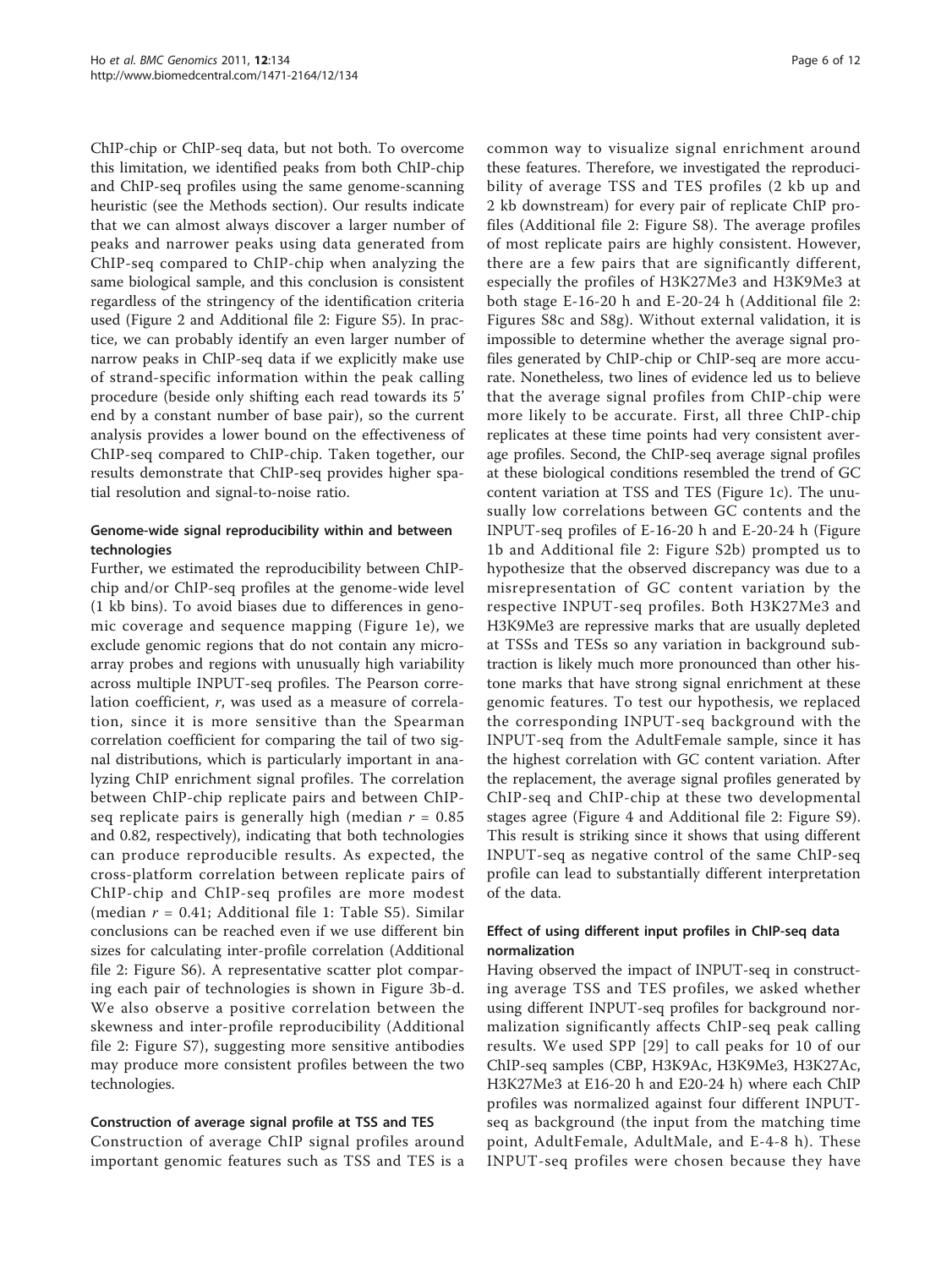<span id="page-6-0"></span>

different sequencing depth and correlation with GC content (Figure [1b](#page-3-0)). A comparison of the number of peaks and median peak width is shown in Figure [5.](#page-8-0) We observed a large difference in number of peaks being called for any ChIP-seq sample when different INPUTseq was used as background. In the extreme case (E-16- 24 h, H3K9Me3 ChIP), the number of peaks can changes from zero to nearly 40,000 at a FDR of 5% (Figure [5a\)](#page-8-0). In general, more statistically significant peaks (FDR < 0.05) were detected when normalizing against a deeply sequenced input DNA sample (AdultMale and E-4-8 h in this experiment), although the absolute magnitude of the difference varies among ChIP datasets. The difference in peak number likely indicates a difference in detection power. For each ChIP sample, we calculated the proportion of overlap between each pair of peak sets generated by four different input DNA background (ie, six comparisons per ChIP sample). We found that the mean proportion of overlap with respect to the smaller peak set is about 95%, indicating that the differences in number of detected peak is likely due to different power

to call weaker peaks. We observed that the strong peaks (ie, those with low detection FDR) were more likely detected in different peak sets (see Additional file [2](#page-10-0): Figure S10 for an example). The median width of the detected peaks is also affected by using different INPUT-seq as background (Figure [5b\)](#page-8-0). This analysis showed that the normalization using different INPUTseq may have a significant, and underappreciated, impact on peak calling.

## Assessing variation due to the use of different peak callers

Another important source of variation in analysis of ChIP-chip and ChIP-seq profiles originates from the use of different analysis algorithms. A large number of publicly available ChIP-chip and ChIP-seq analysis tools have been developed to date [[23](#page-11-0),[30](#page-11-0)], and all of them utilize different methods for tag shifting, profile normalization, smoothing, peak identification, and calculation of false discovery rate. It is therefore not too surprising to find that different peak callers can generate quite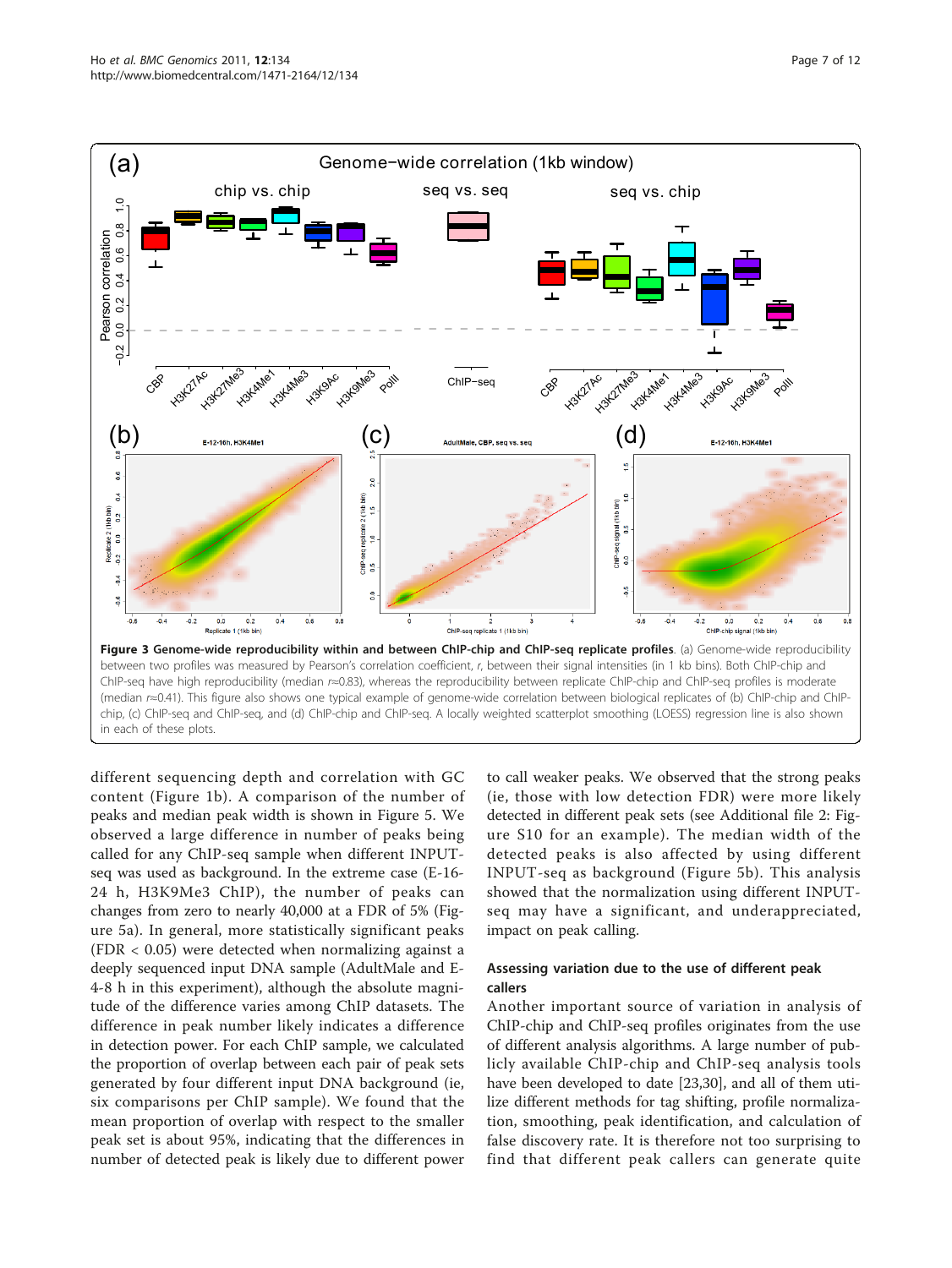<span id="page-7-0"></span>

different results in terms of binding site identification, particularly when dealing with peaks with weak signals [[23,31\]](#page-11-0). Using our compendium of ChIP-chip and ChIPseq datasets, we could assess how much variation in peak identification can be attributed to the use of different profiling technology and use of different peak callers. In this study, we analyzed our ChIP-chip profiles using two peak callers: MA2C [\[13\]](#page-11-0) and Splitter [\[32\]](#page-11-0) and analyzed our ChIP-seq profiles using another two peak callers: MACS [[20](#page-11-0)] and SPP [[29\]](#page-11-0) (see Additional file [1](#page-10-0): Table S8). These peak callers were chosen because they are widely used, publicly available, and generally show good performance in previous comparative studies [[30](#page-11-0),[31](#page-11-0)]. We calculated the overlap of the top 1,000 peaks of four of the factors (CBP, H3K4Me1, H3K4Me3, and H3K27Me3) across multiple developmental stages. The four IP factors were chosen as they were representative profiles containing broad peaks (CBP and H3K27Me3) and narrow peaks (H3K4Me1 and H3K4Me3). Here, we only present the results of comparing the top 1,000 peaks, since this is a biologically reasonable number of high-confidence enrichment sites in these profiles. The general conclusion of this analysis is robust against a variety of peak calling thresholds

(Additional file [2](#page-10-0): Figure S11). Concordance between two peak sets was measured by the average proportion of overlapping peaks. As shown in Figure [6,](#page-8-0) the comparisons based on profiles of H3K4Me1 and H3K4Me3 yielded expected results, in which the intra-platform concordance is higher than cross-platform concordance (i.e., peak sets generated by two peak callers on the same profile are more concordant than peak sets generated by two peak callers on two profiles). However, the intra-platform concordance can be as low as the interplatform concordance when analyzing the profiles of H3K27Me3 and CBP, implying that variation in peak calling algorithms can be as large as the use of different profiling technologies for some IP factors. The observation that current peak calling algorithms produce less concordant results for ChIP profiles with broad domains (CBP and H3K27Me3) than those with sharp peaks (H3K4Me1 and H3K4Me3) may suggest that they are less consistent at identifying broad enrichment regions, which may be an interesting subject for further investigation.

#### **Discussion**

ChIP-seq is an attractive alternative to ChIP-chip due to its many practical advantages. However, to date there is a lack of systematic comparison between ChIP-chip and ChIP-seq based on a large dataset from multiple IP factors. Using a compilation of replicate ChIP-chip and ChIP-seq datasets generated as part of the modEN-CODE project, we had an unprecedented opportunity to conduct such a systematic comparison. Through comparing the characteristics of the profiles generated by ChIP-chip and ChIP-seq, we showed that ChIP-seq generates profiles with higher signal-to-noise ratios and a larger number of more localized peaks. This is consistent with many previous observations that ChIP-seq generates profiles with higher spatial resolution and dynamic range. Not surprisingly, we found that intertechnology (i.e., ChIP-chip vs. ChIP-seq) reproducibility was lower than intra-technology reproducibility (ChIPchip vs. ChIP-chip or ChIP-seq vs. ChIP-seq). We only had access to four ChIP-seq/ChIP-seq replicate profiles across two IP factors (CBP and CTCF) in this study, so the estimate of intra-platform reproducibility of ChIPseq may be less accurate than that of ChIP-chip. Nonetheless, the overall magnitude of intra-platform reproducibility should still be instructive.

Another important lesson was that variability due to the use of different peak callers can be as substantial as different profiling technologies. Only a small number of representative peak callers were selected in this study, since it was not our primary goal to compare performance of different algorithms. Instead, our goal was to estimate to what extent peak detection variability might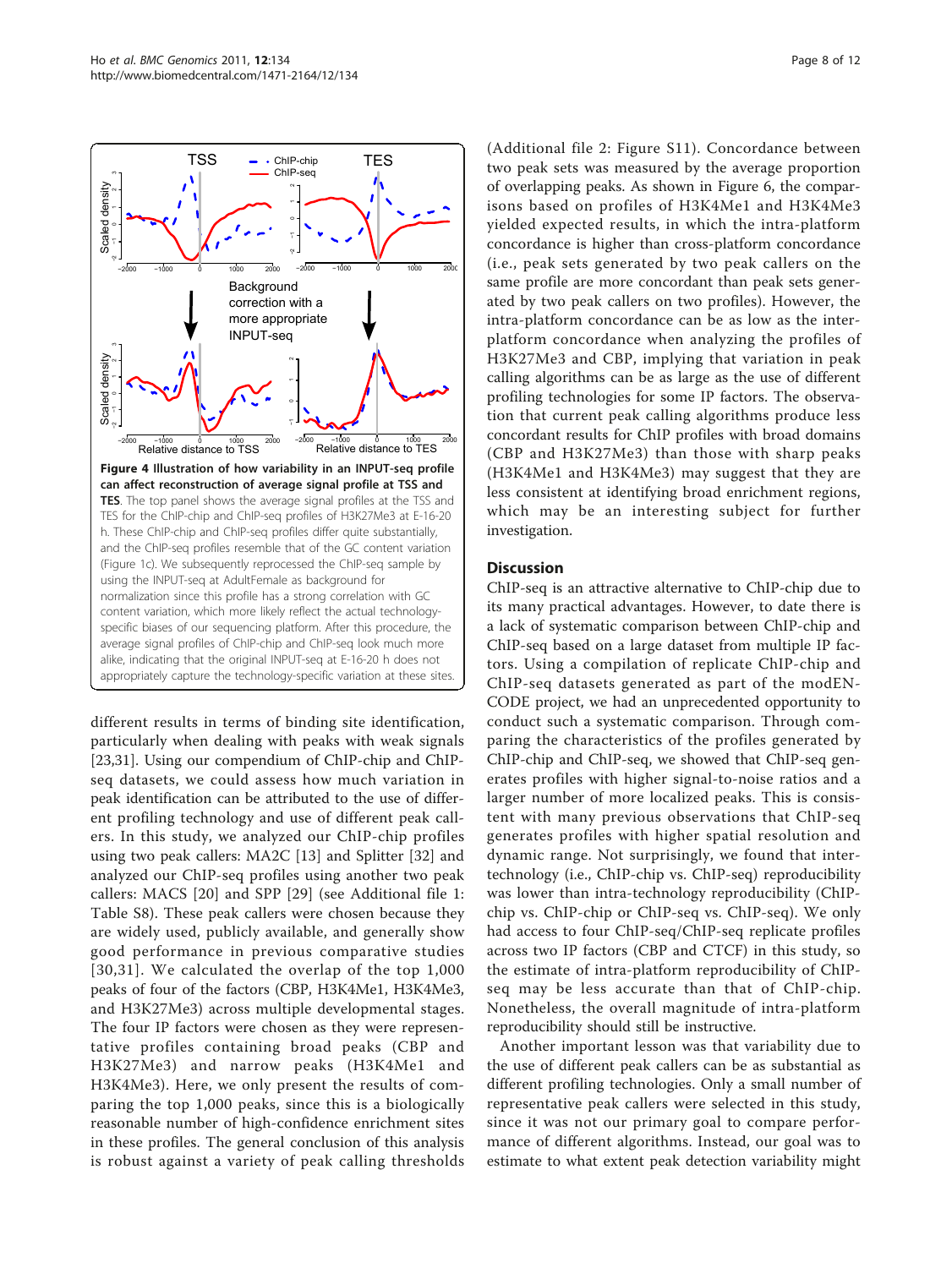<span id="page-8-0"></span>



be attributed to the use of different profiling technologies (microarray or sequencing) and use of different peak calling algorithms. The observation that a higher variability in peak detection is associated with broad enrichment domains is interesting, and it requires further assessment using larger numbers of peak callers.

Perhaps one of the most striking findings is that there is high variability among different INPUT-seq compared to INPUT-chip. The differences between INPUT-seq profiles do not seem to correlate with the developmental stages, but rather to sequencing depth (Figure [1b](#page-3-0) and Additional file [2:](#page-10-0) Figure S3). Nonetheless, sequencing depth alone does not account for all the observed variability. Samples E0, E16, E20 and AF all have low sequencing depth (< 4 million mapped reads), yet AF and E0 have strong correlation with GC content, whereas E20 and E16 have little correlation with GC content (Figure [1b](#page-3-0) and Additional file [2:](#page-10-0) Figure S3). This suggests that variation in experimental conditions may also contribute to such variability. Our results demonstrate that it is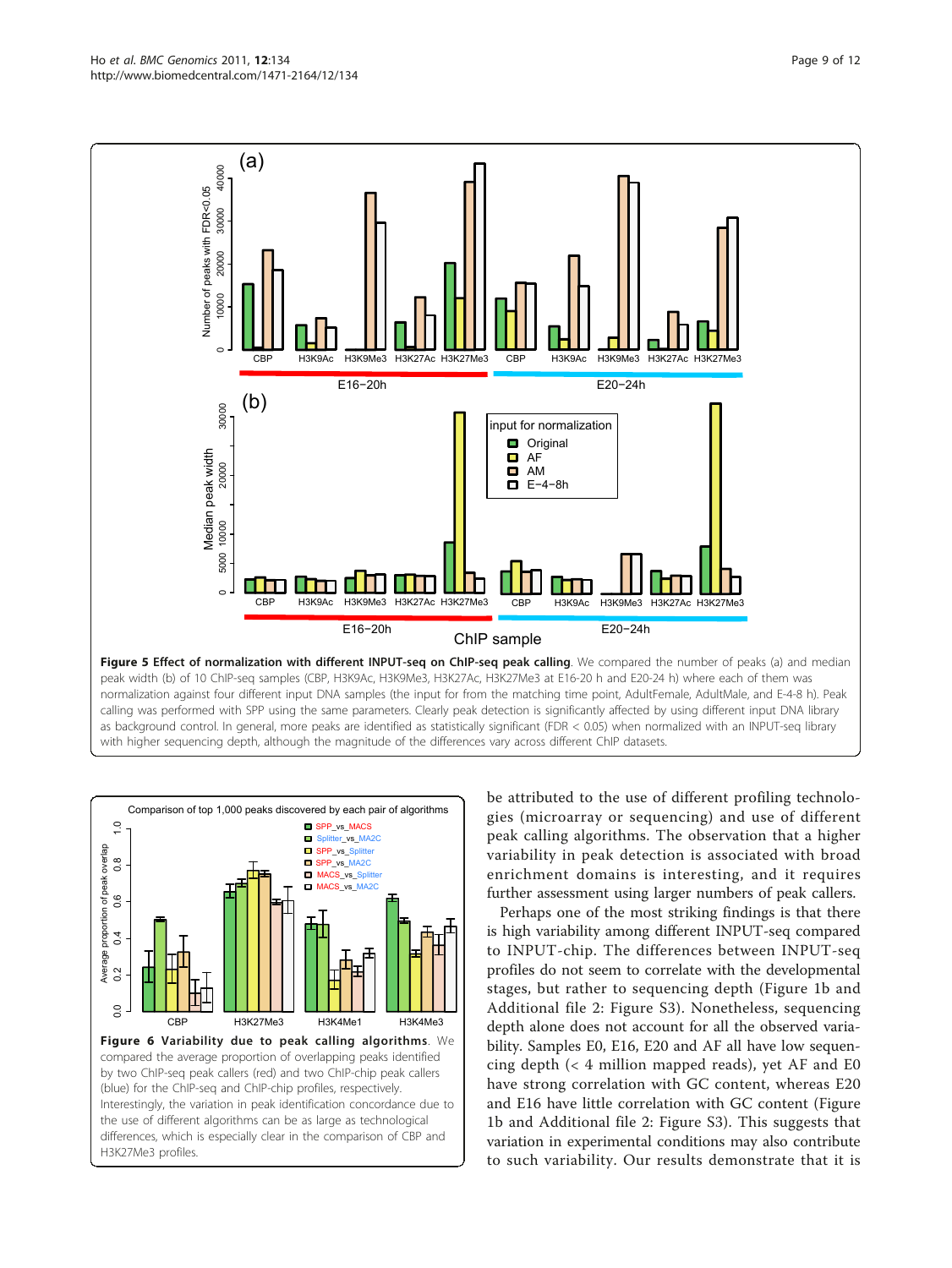important for the input DNA background to capture technology-specific biases, such as GC content variation, as this may have impact on the construction of average signal profiles at important genomic sites. Such average signal profiles have been used as features for building computational models of transcription factor binding or regulatory elements [\[33,34](#page-11-0)], so it is important to ensure that the average signal profiles are accurate. In addition, we also show that the quality of input DNA profile used for background normalization when calling peaks for a ChIP-seq dataset is critical (Figure [5\)](#page-8-0). The observation that more peaks were being called when a ChIP-seq dataset was normalized against a more deeply sequenced INPUT-seq suggests that increasing the sequencing depth in the INPUT-seq data may lead to higher statistical power in ChIP-seq peak detection. Currently the importance of input DNA in ChIP-seq analysis is largely underappreciated and most researchers do not even bother to check for the consistency of the input profiles. This work provides quantitative evidence that the success of a ChIP-seq analysis may depend on the quality of input library as much as the quality of ChIP library. Since using an appropriate input DNA profile as background is critical, we believe that obtaining high quality and deeply sequenced input DNA profile is necessary, and that INPUT-seq quality should be assessed more carefully during data analysis.

We recognize there are several limitations in our study. First, we only compared ChIP-chip profiles generated from one commercial platform (Agilent tiling microarray) with ChIP-seq profiles generated from one sequencing platform (Illumina GAII). Although strictly speaking we can only make conclusion about these platforms, we believe that the key lessons learned in this study are instructive for analyzing data generated from other platforms. We note that the Agilent platform uses long oligonucleotides as probes (50-60 mers) and has relatively low noise level compared to other platforms [[17,31\]](#page-11-0); Illumina's GAII sequencing platform is currently the most widely used platform for ChIP-seq, so our analysis should be of interest to many users. Second, unlike previous comparative studies using transcription factor binding data (Additional file [1:](#page-10-0) Table S1) or "spike in" experiments [\[31](#page-11-0)], we do not have external validation of the true enrichment regions, which prohibited us from assessing detection sensitivity and specificity. Nonetheless, we believe that our conclusions, drawn from analyzing many pairs of replicate ChIP-chip/seq profiles, should be reasonably robust.

#### Conclusions

Our findings highlight the differences between ChIPchip and ChIP-seq, and show the variability that can arise from both technology and analysis methods. We

demonstrate the importance of obtaining high quality and deeply sequenced input DNA libraries for ChIP-seq analysis, which has fundamental implication to experimental design and data analysis.

## Methods

#### ChIP-chip and ChIP-seq protocols

Chromatin immunoprecipitations have been performed as described previously [\[35\]](#page-11-0). Briefly, the biological material is homogenized in the presence of 1.8% formaldehyde. The cross-linked chromatin is sonicated using a Bioruptor (Diagenode) to an average size of 500 bp. Precleared chromatin extract is incubated overnight at 4°C with the specific antibody and immunoprecipitated with protein-A Sepharose beads. After purification of the DNA and amplification of the libraries by linkermediated PCR, the samples are labeled by incorporating Cy3 or Cy5 conjugated dUTPs. Labeled IP and Input samples are hybridized onto the Agilent 1X244K arrays using a TecanHS4800Pro at 67°C for 24 h. Details related to this custom microarray platform can be found in Additional file [1:](#page-10-0) Table S9. The non amplified ChIP samples have been used directly for sequencing by Solexa Genome Analyzer following Illumina protocols for libraries generation, cluster generation and sequencing.

#### Data preprocessing

For each set of Agilent microarray data, the processed intensity value of the IP and input channels were extracted from the raw data file. For each lane of Illumina sequencing data, the raw sequence reads (36 bp single end) were extracted. Bowtie [[36\]](#page-11-0) was used to map both the microarray probe sequences and the Illumina's short reads onto the reference *D. melanogaster* genome assembly (dm3, FlyBase built 5.22). This procedure ensured that there was no systematic bias due to mapping to different version of the genome assembly. All microarray probe sequences can be uniquely mapped to the genome, and the proportion of mappable reads in our ChIP-seq data is available in Additional file [1](#page-10-0): Table S2. For preprocessing of ChIP-seq data, the mapped reads of an IP library and its corresponding input DNA libraries from the same developmental stage were processed by an R package called SPP [\[29\]](#page-11-0). In particular, we used SPP to filter out uninformative reads, remove read anomaly and estimate the average fragment length by the cross-correlation profile (Additional file [1:](#page-10-0) Table S7). We then divided the genome into many 50 bp nonoverlapping bins, and each bin  $i$  is associated with a genomic coordinate  $x_i$  (corresponding to the center of the bin) and an intensity value  $y_i$  An enrichment value in a bin is the log ratio of the smoothed signal intensity (or smoothed read count for ChIP-seq) of the IP sample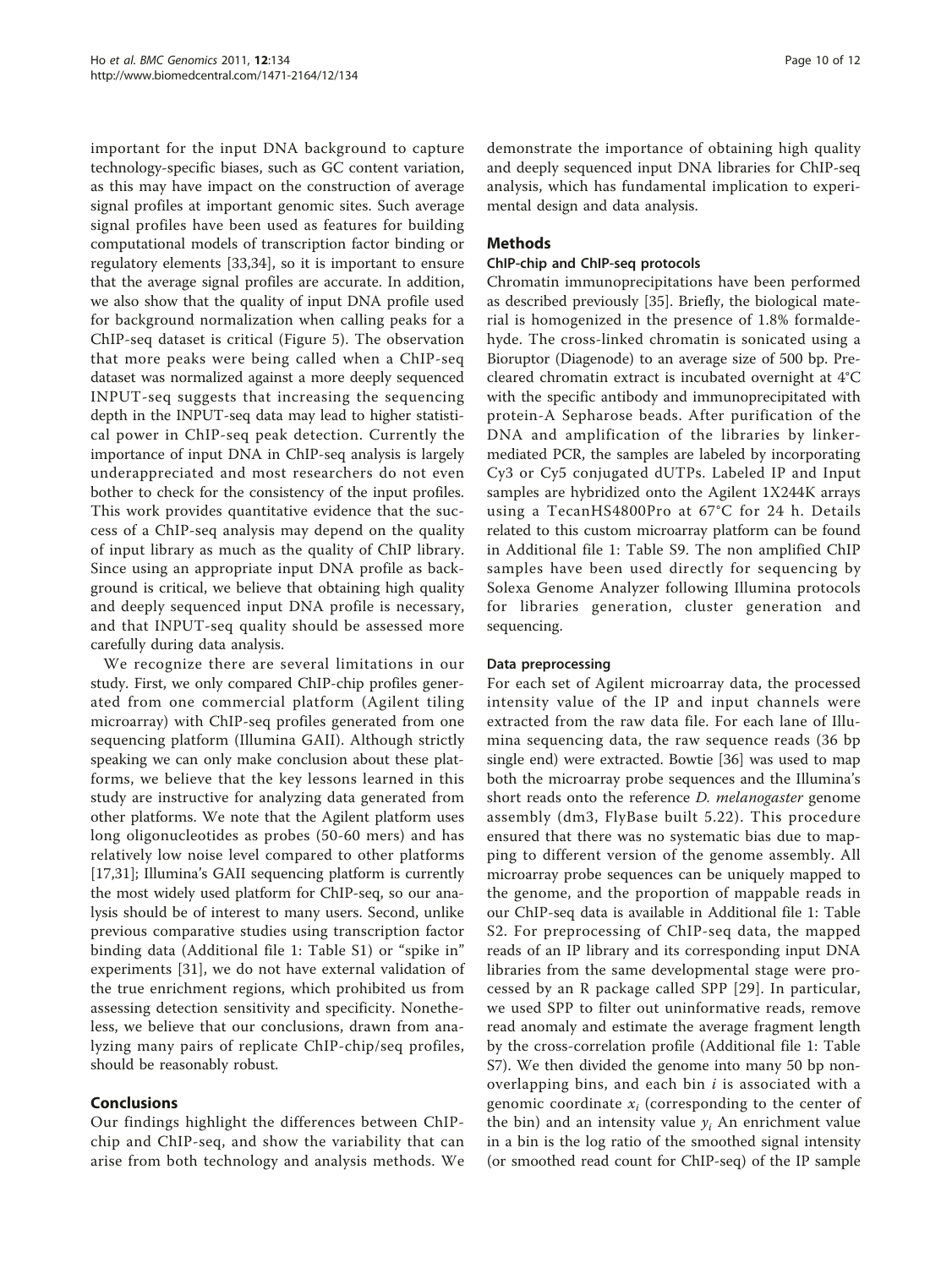<span id="page-10-0"></span>over the INPUT sample. We used a Gaussian smoother with a bandwidth of 50 for signal smoothing. Specifically, the Gaussian smoother takes the form

$$
\gamma_i = \sum_j \exp\left[\frac{(x'_{j} - x_i)^2}{50}\right] y'_{j}
$$

where  $x'_i$  and  $y'_i$  are the center of the genomic coordinate and intensity value of probe  $j$  in the same chromosome. In practice due to computation constraints, we only consider the 400 closest probes from bin  $i$  (200) probes upstream and 200 probes downstream) for smoothing which already give a close approximation to the full Gaussian smoother. Profiles at this 50 bp resolution were used for construction of average profiles of TSS and TES. For other analyses presented in this study, we combined the enrichment value of every 20 adjacent 50 bp bins (by averaging) to obtain a ChIP profile at the 1 kb resolution. To avoid biases in estimation of genome-wide correlation between two profiles, we first excluded genomic regions that did not contain microarray probes and had high variability in INPUTseq variability. INPUT-chip and INPUT-seq profiles were obtained in a similar manner, except we used the log2 (intensity from input profile) as a measure of enrichment value.

Unless specified otherwise, all data analysis in this study was performed using the R statistical programming environment [[37](#page-11-0)]. All the signal density profiles were visualized using the Integrated Genome Browser [\[38](#page-11-0)].

#### Construction of average signal profile at TSS and TES

We used the gene model annotation from FlyBase [\[39](#page-11-0)] to define transcription start and end sites. We only included genes with a minimum length of 2 kb (7,231 of 15,186 genes) to exclude short genes in our analysis. The 80 bins (50 bp each) surrounding every relevant genomic feature (corresponding to 2 kb upstream and 2 kb downstream of the feature) were taken and averaged. The resulting average profiles were scaled such that the mean and the variance of signal in each profile were zero and one, respectively.

## Characterization of enrichment signals in ChIP-chip and ChIP-seq profiles

We calculated skewness of a signal density profile using the following formula:

skewness
$$
(x_1, x_2, ..., x_n)
$$
 = 
$$
\frac{\frac{1}{n} \sum_{i=1}^{n} (x_i - \bar{x})^3}{\left[\frac{1}{n} \sum_{i=1}^{n} (x_i - \bar{x})^2\right]^{3/2}}
$$

where  $x_i$  is the enrichment value of bin *i* of a genome. We specifically removed bins with enrichment value at the lowest or the highest 5% of the distribution to remove potential outliers.

We devised a simple heuristic method to detect "peaks" that can be identified by ChIP-chip and ChIPseq profiles in a consistent manner. This method consists of two steps: (1) identify candidate enrichment regions using *ad hoc* criteria, and  $(2)$  assign a *p*-value to each candidate enrichment region. For step 1, we identify all bins with an enrichment value above  $\bar{x} + k s$ , where  $\bar{x}$  and *s* are, respectively, the sample mean and standard deviation of a signal density per chromosome, and  $k$  is an arbitrary parameter. We present the results for  $k = 0$  in this paper, but we have also performed analysis with  $k = -1$  and  $k = 4$ , and the conclusion of the analyses is largely similar (Additional file 2: Figure S5). Adjacent bins are merged to form candidate enrichment regions. For step 2, we assign a statistical significance,  $p$ , to each enrichment region to be  $p = P(l > L)$ , where l is the sum of enrichment values of all the bins in the candidate enrichment region,  $L \sim N(m\overline{x}, ms^2)$ , and *m* is the number of bins in this enrichment region. To account for multiple comparison, we calculated a false discovery rate (FDR) value for each enrichment region using the method of Benjamini and Hochberg [[40\]](#page-11-0), and all the enrichment regions with an FDR less than 0.05 were considered statistically significant. We then characterize each set of enrichment regions from a profile by its number and median width of the enrichment regions.

#### Additional material

[Additional file 1: S](http://www.biomedcentral.com/content/supplementary/1471-2164-12-134-S1.PDF)upplemental tables. This file contains supplementary tables [Additional file 2: S](http://www.biomedcentral.com/content/supplementary/1471-2164-12-134-S2.PDF)upplemental figures. This file contains

supplementary figures

#### Acknowledgements

We thank members of the Park laboratory for constructive comments and suggestions. This work is supported by grants RL1DE019021 and U01HG004258 (PJP), U01HG004264 (KPW), and a SysCODE interdisciplinary postdoctoral training fellowship through Common Fund grant 5RL9EB008539 (JWKH) from the National Institutes of Health.

#### Author details

<sup>1</sup>Department of Medicine, Brigham and Women's Hospital, and Harvard Medical School, Boston, MA, USA. <sup>2</sup>Center for Biomedical Informatics, Harvard Medical School, Boston, MA, USA. <sup>3</sup>Program in Bioinformatics, Boston University, Boston, MA, USA. <sup>4</sup>Institute for Genomics and Systems Biology, University of Chicago, Chicago, IL, USA. <sup>5</sup>Informatics Program, Children's Hospital, Boston, MA, USA.

#### Authors' contributions

JWKH designed and performed the study, and wrote the manuscript. EB and PVK performed initial data analysis. NN and KPW generated the ChIP-chip